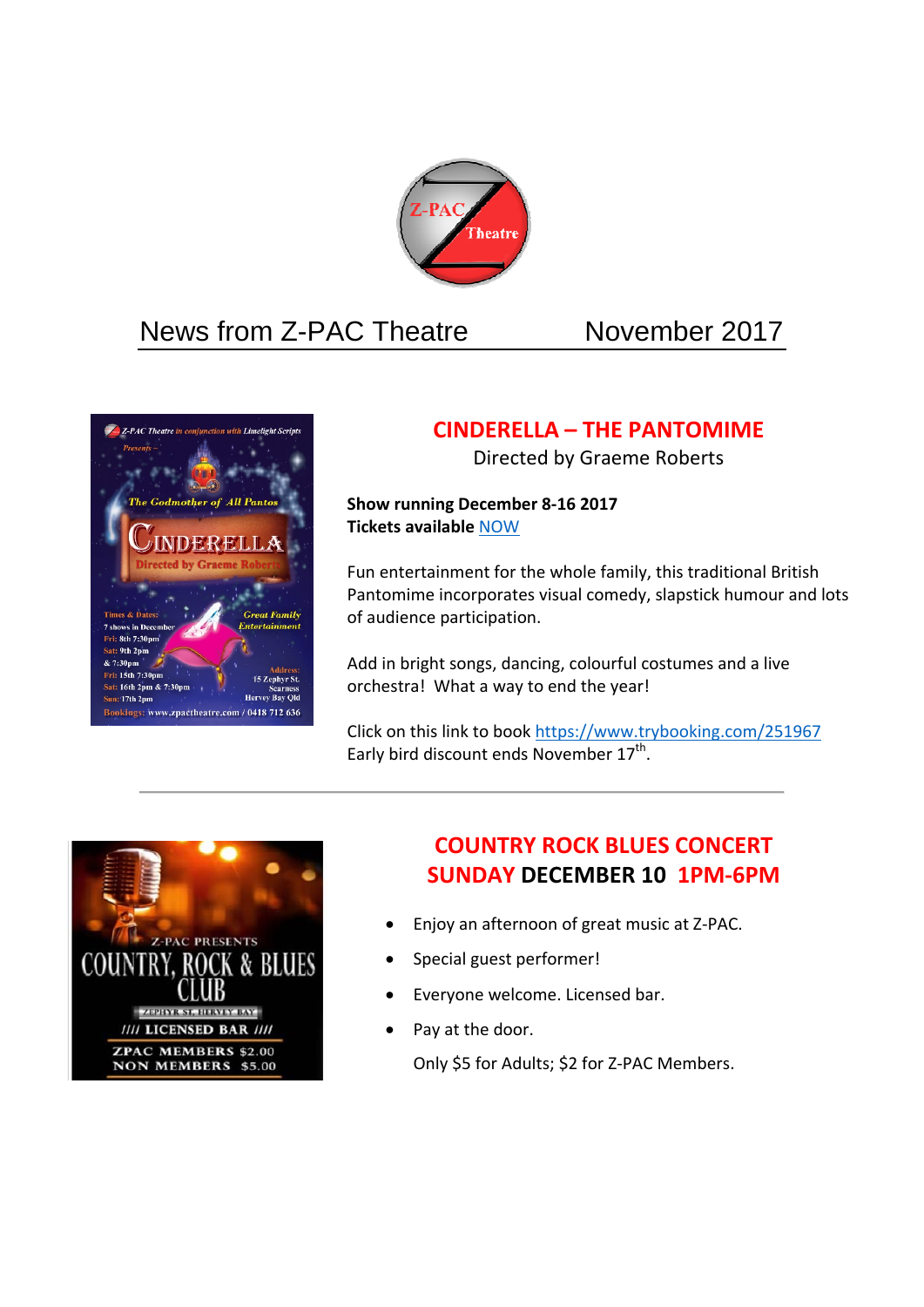

# **KARAOKE AT Z‐PAC THEATRE FRIDAY NOVEMBER 17TH 6:30‐10PM**

Come to Z‐PAC Theatre and enjoy a night of laughter, fabulous and not so fabulous!) singing! Here's your chance to perform on a real stage! Everyone welcome. Licensed Bar. Pay at the Door. Only \$5 for Adults; \$2 for Z‐PAC Members.



# **Z‐PAC CHRISTMAS PARTY DECEMBER 1ST** 6pm at Blazing Saddles

140 Freshwater St Torquay Everyone welcome. Tickets FREE for current financial members or \$20 for non‐ members. Booking required.

Go to https://www.trybooking.com/SVXA to book your tickets to the Christmas Party. Or purchase Friday mornings at the theatre. Bookings essential.



# **'SEX PLEASE WE'RE SIXTY' Thank you for making this a Record Breaking Show**

Wow, what a great response we had to Sex Please We're Sixty, with most of our 10 shows sold out! Thank you! Record crowds of over 1,200 saw this production with almost the same number of patrons to this show as ALL the shows combined, in 2014! A timely opportunity to remind you to get your tickets early for our Xmas Pantomime as the tickets are selling fast.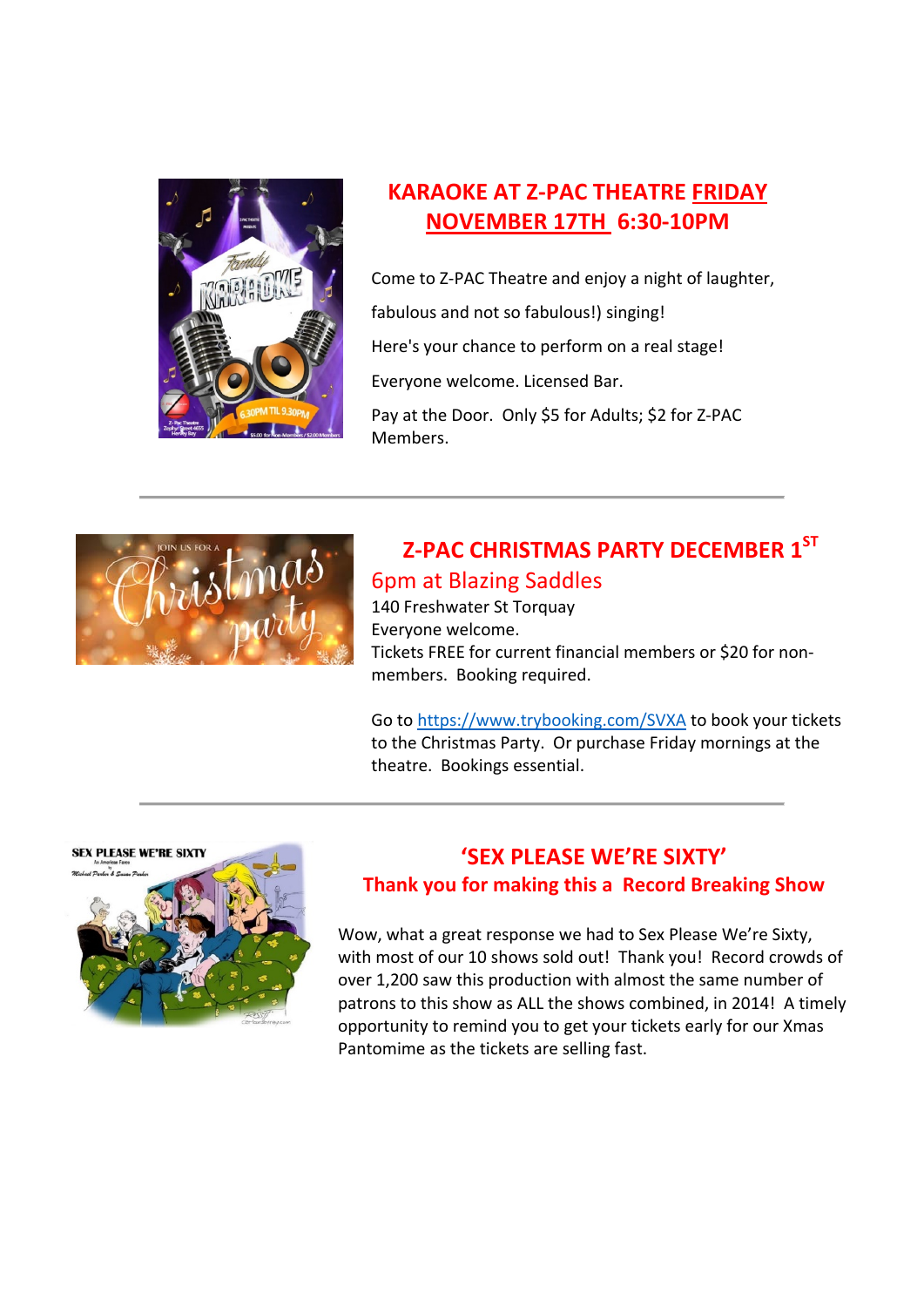

# AUDITIONS FOR GODSPELL THE MUSICAL November 25 9‐12

10 Lead roles and 20 chorus required. Please check Z‐PAC Theatre website for details. http://www.zpactheatre.com/auditions.html

# **Z‐PAC IS VERY EXCITED AND PROUD TO ANNOUNCE THE LINEUP OF THE SEVEN SHOWS WE HAVE COMING UP FOR YOU IN 2018.**

# **Tickets will be on sale by the end of November.**

# **1. March 16‐25 GODSPELL (7 shows) ‐ composed by Stephen Schwartz; spoken parts by John‐Michael Tebelak**

### *Directed by Cherie Treloar and Tim Holstein*

A well‐loved musical based on the Gospel according to Matthew, Godspell, features a comedic troupe of eccentric players who team up with Jesus to teach his lessons in a new age through parables, games, and tomfoolery.

Godspell also features the international hit, 'Day by Day', as well as an eclectic blend of songs ranging from pop to vaudeville, as Jesus' life is played out onstage. Even after the haunting crucifixion, Jesus' message of kindness, tolerance and love lives vibrantly on.

#### **Auditions coming up November 25th 2017 9‐12.**

# **2. May 11‐27 (8 shows) DRIVING MISS DAISY written by Pulitzer Prize‐winner Alfred Uhry**

#### *Directed by Graeme Roberts*

Sparklingly funny and irresistibly heart‐warming, Driving Miss Daisy is the charming, poignant and utterly compelling tale of the unlikely, long‐lasting friendship that blossoms between a prickly, elderly Southern matriarch and her kind‐hearted chauffeur, Hoke.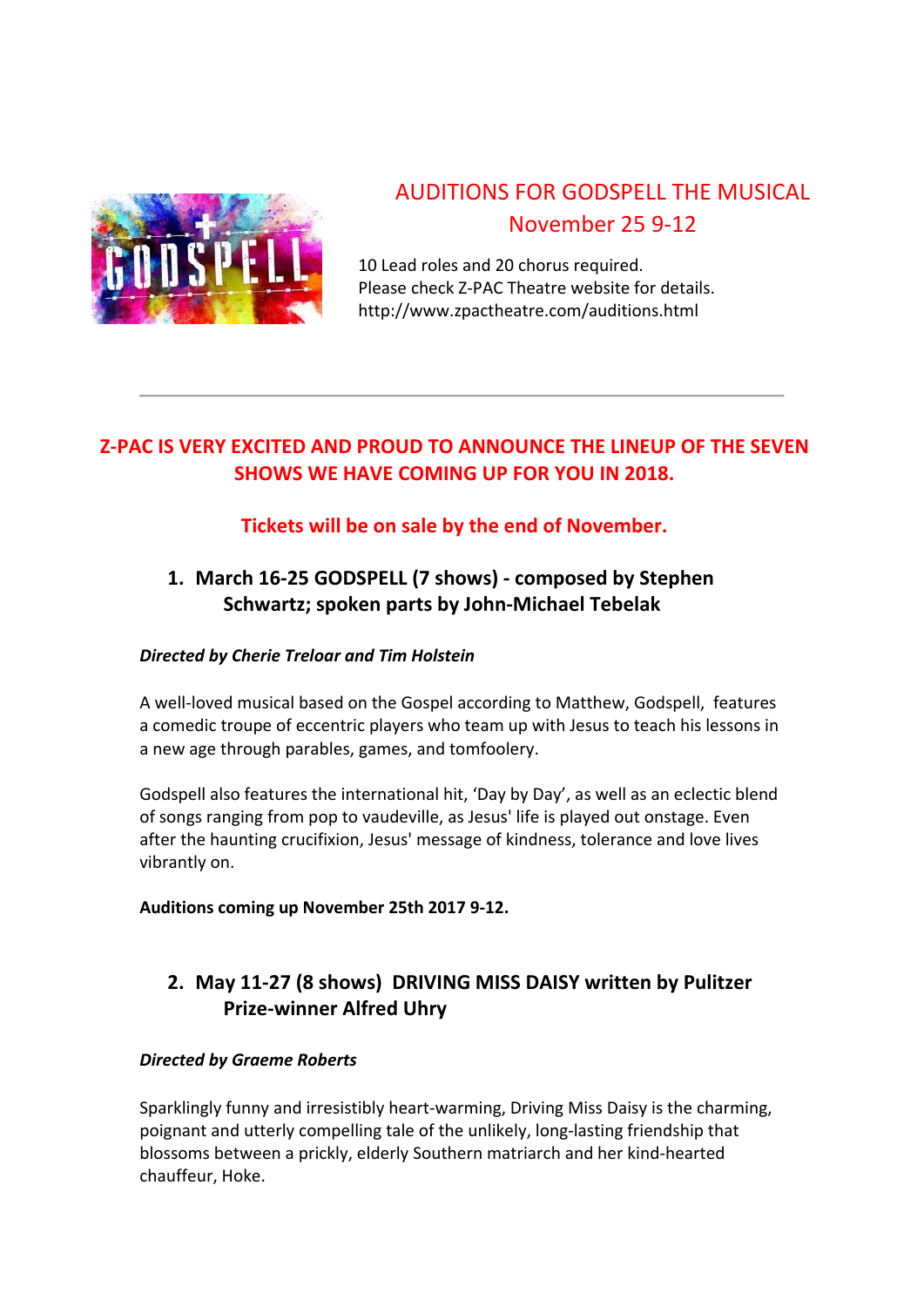As the wheels turn and the decades roll by against a backdrop of prejudice, inequality and civil unrest, the pair slowly transcends their differences and ultimately grow to rely on each other far more than either of them ever expected.

#### **Auditioning early 2018.**

### **3. June 22‐July 1 (8 shows) DUETS written by Peter Quilter**

#### *Directed by Liane Mills, Katie O'Neill and Graeme Roberts*

Four sets of characters, four crucial moments. This play is a gloriously funny examination of the chaotic world of love and relationships.

Jonathan and Wendy are on a blind date and hoping to get it right this time even though they've never got it right before; Barrie is not really interested in women but Janet sees that as no reason to stop trying; Shelley and Bobby have decided to holiday in Spain to finalise their divorce whilst drowning in cocktails; Angela is marrying for the third time to the dismay of her brother Toby and amidst a barrage of bad omens and a dress resembling a parachute.

#### **Auditioning 28 January 2018 9am‐12 noon**

# **4. July 27‐August 11 IT'S ONLY A PLAY (8 shows) – by Terrence McNally.**

#### *Directed by Mark Thomson and Theresa Saunders*

Some adult language.

For those who want to come to the theatre and laugh, this show is without a doubt hilariously, side splittingly funny.

It's the opening night of 'The Golden Egg' on Bardway and there's a lavish party at the producer's townhouse as they await the first reviews.

The action takes place in the bedroom above the party where a group of insiders have staked themselves out to be the first to hear the reviews.

In the group are the excitable playwright, the unstable director, the pill popping, aging star with an ankle monitor, the playwright's supposed best friend, the show's producer, the acerbic drama critic and a wannabe young actor who combine to create a sharp and comic comment on theatre and the people who inhabit it.

#### **Auditions April 15 1‐5**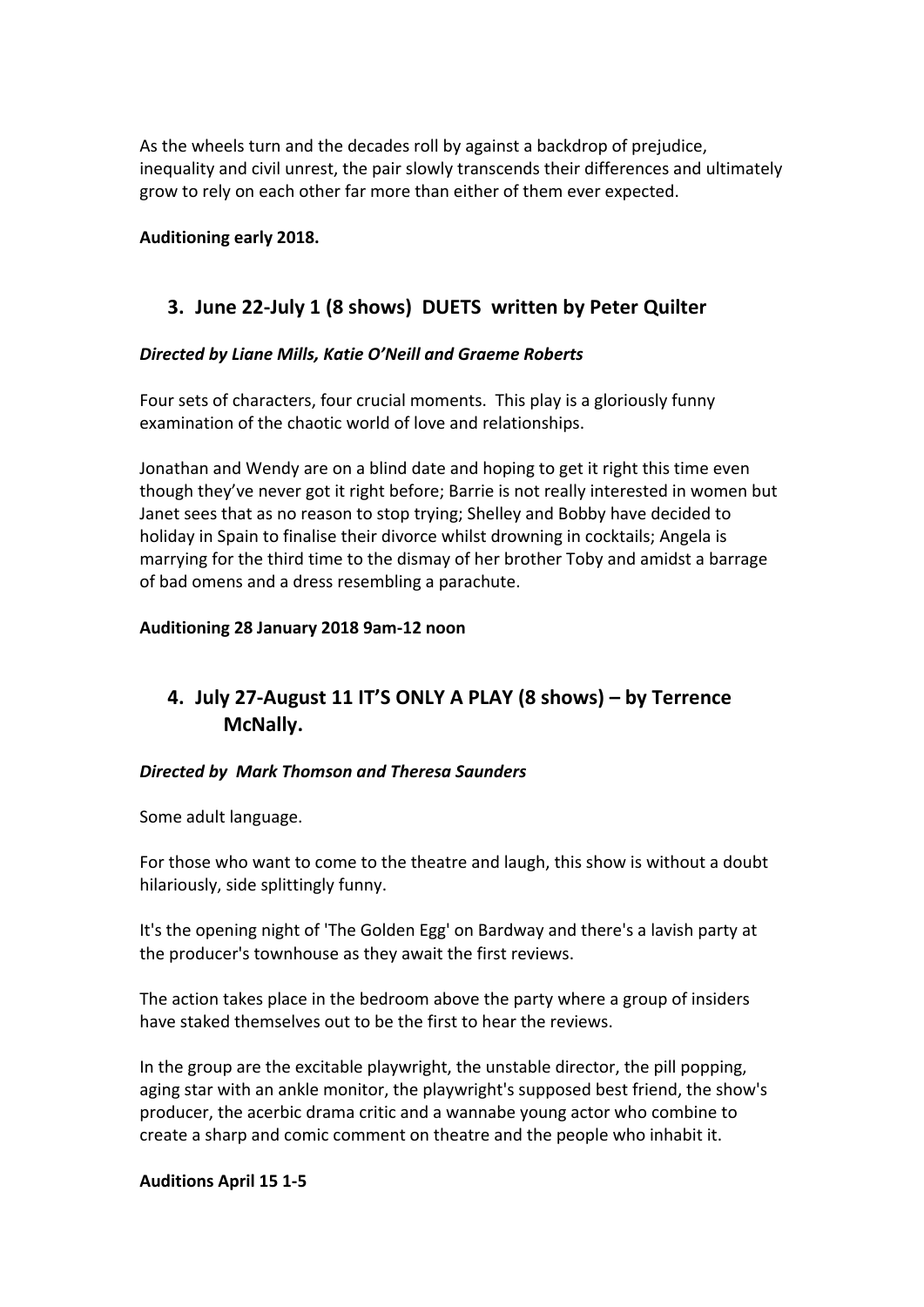# **5. September 7th‐22nd THE GAME'S AFOOT OR HOLMES FOR THE HOLIDAYS (10 shows) by Ken Ludwig**

#### *Directed by Liane Mills*

The Game's Afoot gives you everything you love about a slick comedy thriller/farce where you are swept along for a wild and funny ride.

Acclaimed actor of the 1930s, William Gillette, invites his Sherlock Holmes co‐stars to his eccentric mansion for a Christmas Eve celebration. When one of the guests is murdered, Gillette employs the persona of the master detective he's made famous on the stage...

From the writer of 'Lend Me A Tenor' and 'Shakespeare in Hollywood' comes this hilarious, quirky play. It evolves like a mystery thriller, as one tantalising clue leads to another, from the intriguing opening mini play within a play to the surprise last scene a split second before final curtain.

#### **Auditions March 17 9‐12**

### **6. October 26‐Nov 11 WOLF LULLABY (9 shows) by Hilari Bell**

#### *Directed by Jonathan Dunn*

Is there intrinsic evil in the world? In a bleak, remote town, a small child is murdered. Suspicion falls on 9‐year‐old Lizzie. Convinced her daughter is guilty, Lizzie's young mother must make the torturous choice between ignoring her intuition and presenting Lizzie to the police.

Lizzie is not the only one who is changed forever by the act. The adults around her, bewildered and full of denial, find their accepted beliefs crumbling around them in a play which explores the sources of violence and its legacy.

#### **Auditions 9‐12 August 5 2018.**

### **7. December 7‐16 BABES IN THE WOODS (8 shows) by The Creative**

#### *Directed by Graeme Roberts*

A traditional pantomime, based loosely around the story of Robin Hood and his Merry Men. Strong characters, slapstick, visual jokes, puns and mayhem throughout.